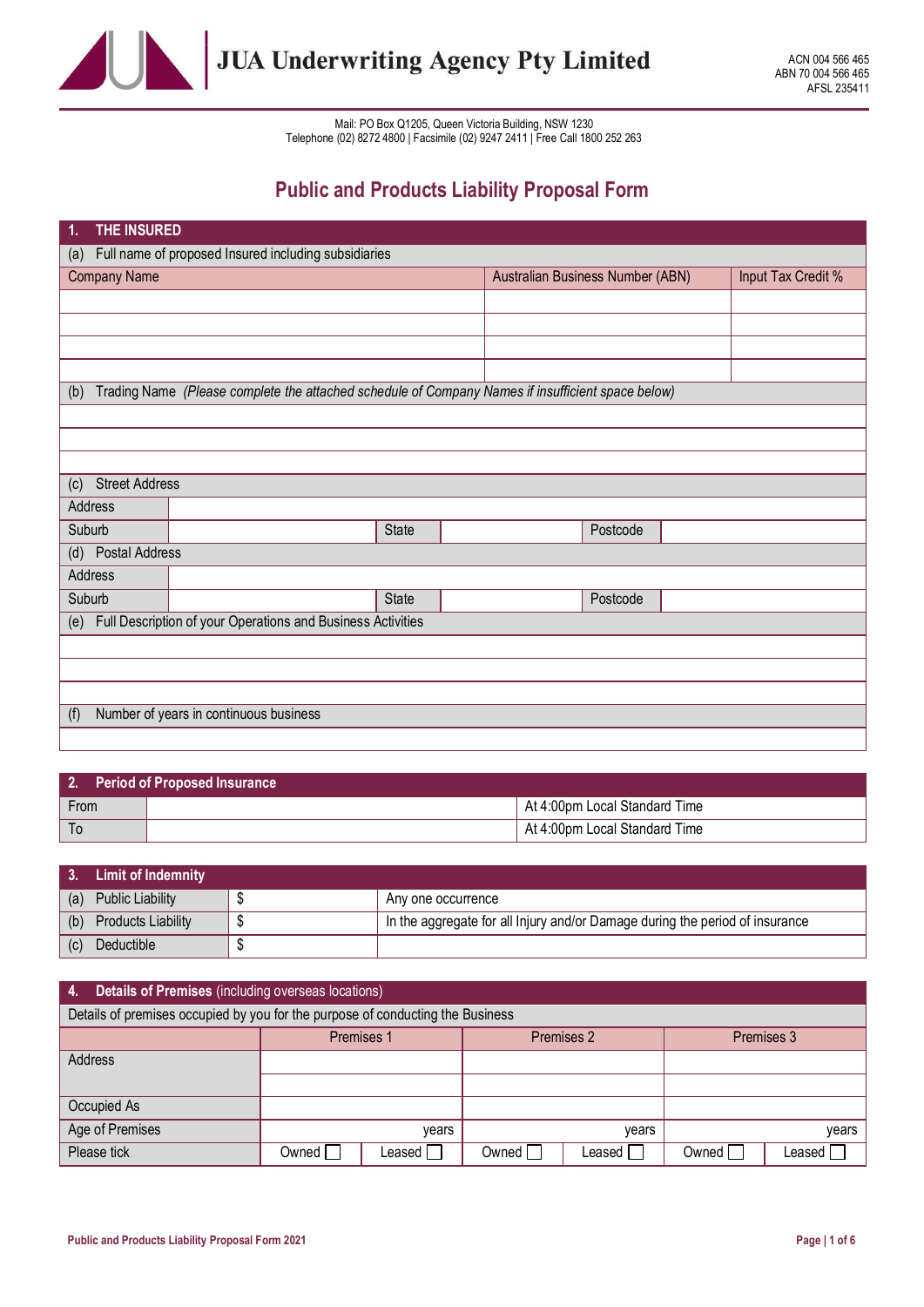

| 5.<br><b>Estimated Payroll</b>                                                  |                |                 |  |  |  |
|---------------------------------------------------------------------------------|----------------|-----------------|--|--|--|
| Estimated Annual Payroll (including earnings of Principal, Directors, Partners) |                |                 |  |  |  |
|                                                                                 | Payroll Amount | Number of Staff |  |  |  |
| Management, Clerical and Sales                                                  |                |                 |  |  |  |
| Manufacturing                                                                   | S              |                 |  |  |  |
| Work Away from Premises                                                         | S              |                 |  |  |  |
| Payment to Contractors and/or Sub-Contractors                                   |                |                 |  |  |  |
| Other (Please Specify)                                                          |                |                 |  |  |  |
| <b>TOTAL</b>                                                                    |                |                 |  |  |  |

## 6. Turnover

(a) Turnover split by major business activity (where business is conducted in more than one state, we will require a split of turnover by state and overseas)

|                          |                                                                                                                                                     | <b>State</b> | Actual for Last 12<br><b>Months</b> |            | <b>Estimate for Next</b><br>12 Months |
|--------------------------|-----------------------------------------------------------------------------------------------------------------------------------------------------|--------------|-------------------------------------|------------|---------------------------------------|
| <b>Business Activity</b> |                                                                                                                                                     | <b>NSW</b>   | \$                                  | \$         |                                       |
| <b>Business Activity</b> |                                                                                                                                                     | <b>VIC</b>   | \$                                  | \$         |                                       |
| <b>Business Activity</b> |                                                                                                                                                     | QLD          | \$                                  | \$         |                                       |
| <b>Business Activity</b> |                                                                                                                                                     | SA           | \$                                  | \$         |                                       |
| <b>Business Activity</b> |                                                                                                                                                     | WA           | \$                                  | \$         |                                       |
| <b>Business Activity</b> |                                                                                                                                                     | TAS.         | \$                                  | \$         |                                       |
| <b>Business Activity</b> |                                                                                                                                                     | <b>ACT</b>   | \$                                  | \$         |                                       |
| <b>Business Activity</b> |                                                                                                                                                     | NT           | \$                                  | \$         |                                       |
| <b>Business Activity</b> |                                                                                                                                                     | Overseas     | \$                                  | \$         |                                       |
|                          | Where you are a property owner, please provide details of Gross Rentals                                                                             |              | \$                                  | \$         |                                       |
|                          |                                                                                                                                                     | <b>TOTAL</b> | \$                                  | \$         |                                       |
| (b)                      | Do you operate a Quality Control / Recording System?<br>If YES, please provide details including Australian or other relevant standards applicable. |              |                                     | $Yes \Box$ | No                                    |
| <b>DETAILS:</b>          |                                                                                                                                                     |              |                                     |            |                                       |
|                          |                                                                                                                                                     |              |                                     |            |                                       |
|                          |                                                                                                                                                     |              |                                     |            |                                       |
|                          |                                                                                                                                                     |              |                                     |            |                                       |
|                          |                                                                                                                                                     |              |                                     |            |                                       |
|                          |                                                                                                                                                     |              |                                     |            |                                       |

|                                                                                                                                                                                                                                                                             | <b>Imports and Exports</b>                                                          |                               |                                       |  |
|-----------------------------------------------------------------------------------------------------------------------------------------------------------------------------------------------------------------------------------------------------------------------------|-------------------------------------------------------------------------------------|-------------------------------|---------------------------------------|--|
|                                                                                                                                                                                                                                                                             |                                                                                     | Product, Origin / Destination | <b>Estimate for Next</b><br>12 Months |  |
| (a)                                                                                                                                                                                                                                                                         | If you import products, please provide details of products and<br>revenue generated |                               |                                       |  |
| (b)                                                                                                                                                                                                                                                                         | If you have exports, please provide details by products and<br>revenue generated    |                               |                                       |  |
| Coverage for PRODUCTS EXPORTED TO USA or CANDIDA is excluded from this insurance. Coverage will be provided only if specifically<br>expect by ILLA, and then oubject to additional terms and conditions and noumant of an outro promium. It will be necessary to complete a |                                                                                     |                               |                                       |  |

agreed by JUA, and then subject to additional terms and conditions and payment of an extra premium. It will be necessary to complete a USA/Canada export questionnaire. Any additional information supplied in respect of such exports shall be deemed to form part of this application.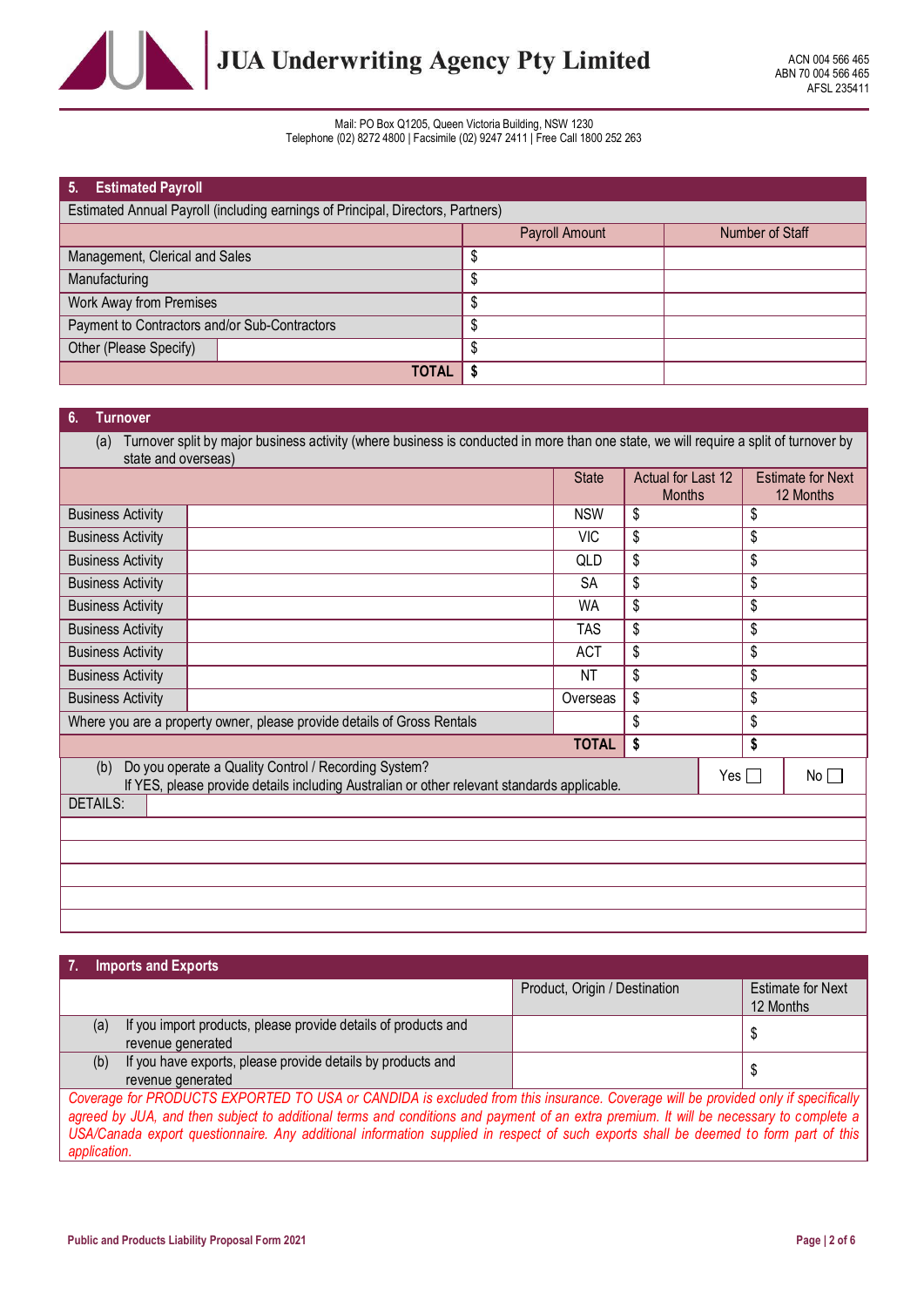

| 8.<br><b>Pollution</b> |                                                                                                                                                                                                           |       |     |
|------------------------|-----------------------------------------------------------------------------------------------------------------------------------------------------------------------------------------------------------|-------|-----|
| (a)<br>Laws?           | Does your use and storage of all toxic substances comply with all statutory Regulations and By-                                                                                                           | Yes I | No. |
| (b)                    | Do any of your trade processes produce toxic waste and/or other pollutants which have the potential<br>to cause injury to persons or damage to property or otherwise harm the environment? If YES, please | Yes I | No. |
| provide details        |                                                                                                                                                                                                           |       |     |
| DETAILS:               |                                                                                                                                                                                                           |       |     |
|                        |                                                                                                                                                                                                           |       |     |
|                        |                                                                                                                                                                                                           |       |     |
| (c)                    | Does your waste disposal or waste storage comply with Government Regulations and By-Laws?                                                                                                                 | Yes I | No. |
|                        | Please give full details of any chemicals, gases, explosives, radioactive or toxic substances used                                                                                                        |       |     |
| and/or stored          |                                                                                                                                                                                                           |       |     |
| DETAILS:               |                                                                                                                                                                                                           |       |     |
|                        |                                                                                                                                                                                                           |       |     |
|                        |                                                                                                                                                                                                           |       |     |

| <b>Care Custody and Control</b><br>$\overline{.9}$                                           |            |      |
|----------------------------------------------------------------------------------------------|------------|------|
| Do you require cover for property of others in your care, custody or control?<br>(a)         | Yes $\Box$ | No I |
| What limit of indemnity do you require?<br>i)                                                | \$         |      |
| What is the total value of such property at all locations?<br>$\mathsf{ii}$                  | \$         |      |
| What is the maximum value of any one item?<br>iii)                                           | \$         |      |
| Give a brief description of such property<br>(b)                                             |            |      |
| <b>DETAILS:</b>                                                                              |            |      |
|                                                                                              |            |      |
|                                                                                              |            |      |
| Is coverage afforded by any other Policy of Insurance? If Yes, please provide details<br>(c) | Yes I      | No.  |
| DETAILS:                                                                                     |            |      |
|                                                                                              |            |      |
|                                                                                              |            |      |

| 10. Contractual Liability                                                                                  |              |      |
|------------------------------------------------------------------------------------------------------------|--------------|------|
| Do you assume liability under contract or hold other harmless (other than lease liability)? If YES, please | Yes $\lceil$ | No l |
| provide full details and attach copies of all agreements                                                   |              |      |
| DETAILS:                                                                                                   |              |      |
|                                                                                                            |              |      |
|                                                                                                            |              |      |
|                                                                                                            |              |      |

| 11. Professional Exposure                                                              |       |      |
|----------------------------------------------------------------------------------------|-------|------|
| Do you provide any advice, design or specification to third parties for a fee?<br>(a)  | Yes ı | No I |
| Do you provide any advice, design or specification to third parties for no fee?<br>(b) | Yes,  | No I |
| DETAILS:                                                                               |       |      |
|                                                                                        |       |      |
|                                                                                        |       |      |
|                                                                                        |       |      |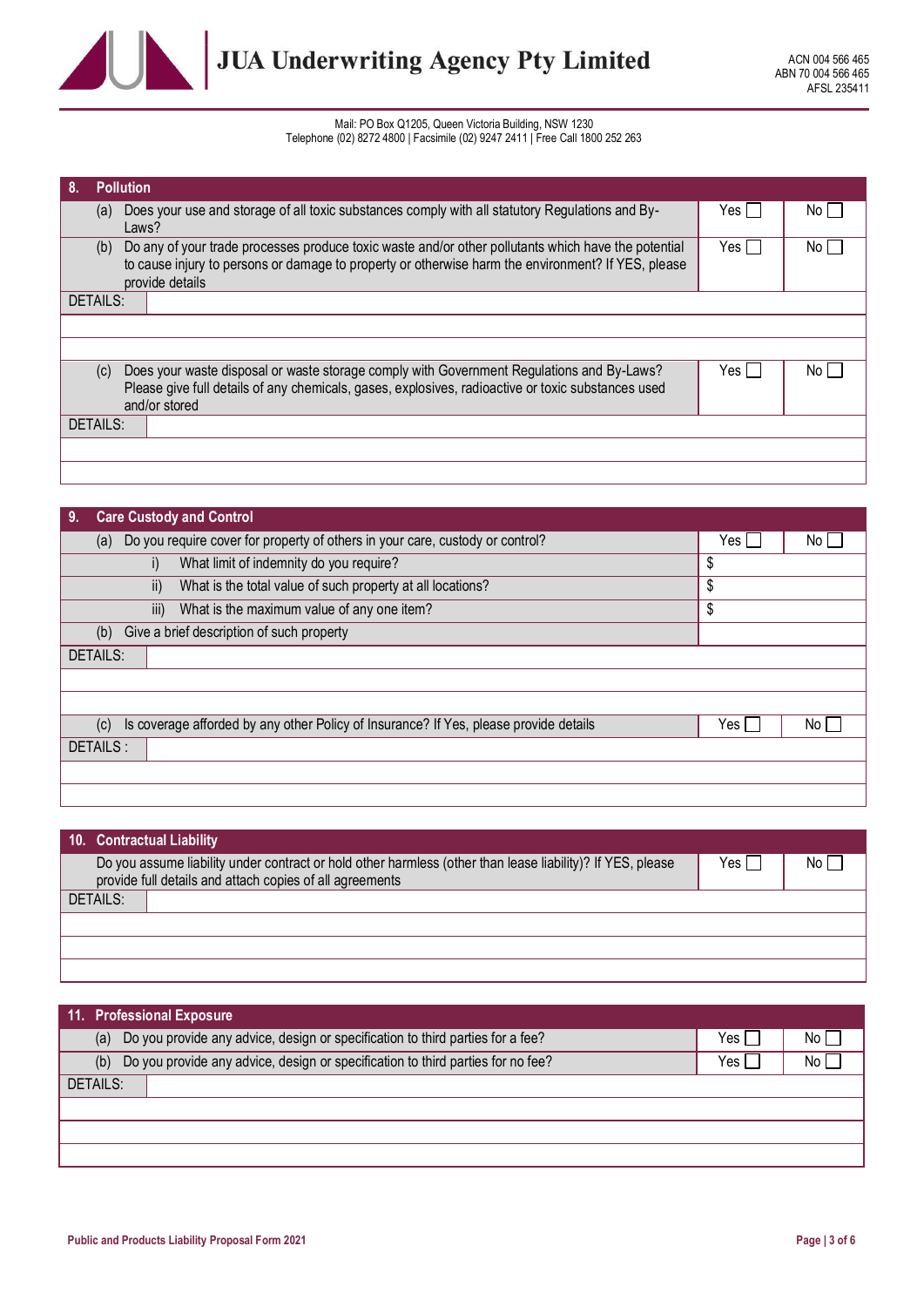

| 12.<br><b>High Hazard</b>                                                                                                                        |       |                 |     |                             |       |                      |
|--------------------------------------------------------------------------------------------------------------------------------------------------|-------|-----------------|-----|-----------------------------|-------|----------------------|
| Do you currently or have you in the past been involved in the manufacture, distribution or sale of the following? If Yes, please provide details |       |                 |     |                             |       |                      |
| below.                                                                                                                                           |       |                 |     |                             |       |                      |
| (a)<br>Aircraft (including component parts)                                                                                                      | Yes I | No I            | (b) | Pesticides                  | Yes l | No I                 |
| <b>Ethical Drugs</b><br>(c)                                                                                                                      | Yes l | No              | (d) | Fungicides                  | Yes   | No <sub>1</sub>      |
| <b>Industrial Chemicals</b><br>(e)                                                                                                               | Yes l | No <sub>L</sub> | (f) | Liquid or gas fuels         | Yes I | $\mathsf{No} \sqcup$ |
| Petrochemicals<br>(g)                                                                                                                            | Yes I | No I            | (h) | Watercraft (over 20 metres) | Yes I | No L                 |
| (i)<br>Class 1 dangerous goods or ammunition                                                                                                     | Yes l | No <sub>L</sub> | (i) | Spacecraft or satellites    | Yes I | No l                 |
| (k)<br>Fertilisers                                                                                                                               | Yes I | No I            | (1) | Radioactive Material        | Yes I | No I                 |
| <b>DETAILS:</b>                                                                                                                                  |       |                 |     |                             |       |                      |
|                                                                                                                                                  |       |                 |     |                             |       |                      |
|                                                                                                                                                  |       |                 |     |                             |       |                      |

| 13. Claims and/or Loss Experience                                                                                                                                                                                                      |                              |                          |  |               |  |  |  |
|----------------------------------------------------------------------------------------------------------------------------------------------------------------------------------------------------------------------------------------|------------------------------|--------------------------|--|---------------|--|--|--|
| Have there been any claims or losses in the last 5 years? If Yes, please provide details<br>Yes    <br>No $\Box$<br>(a)                                                                                                                |                              |                          |  |               |  |  |  |
| Date of Loss                                                                                                                                                                                                                           | Amount Paid &<br>Outstanding | <b>Applicable Excess</b> |  | Cause of Loss |  |  |  |
|                                                                                                                                                                                                                                        |                              |                          |  |               |  |  |  |
|                                                                                                                                                                                                                                        |                              |                          |  |               |  |  |  |
|                                                                                                                                                                                                                                        |                              |                          |  |               |  |  |  |
|                                                                                                                                                                                                                                        |                              |                          |  |               |  |  |  |
|                                                                                                                                                                                                                                        |                              |                          |  |               |  |  |  |
| After investigations are there any circumstances of which you are aware which could give rise to a<br>$Yes$ $\Box$<br>No  <br>(b)<br>claim under the proposed policy and which are not mentioned above? If Yes, please provide details |                              |                          |  |               |  |  |  |
| <b>DETAILS:</b>                                                                                                                                                                                                                        |                              |                          |  |               |  |  |  |
|                                                                                                                                                                                                                                        |                              |                          |  |               |  |  |  |
|                                                                                                                                                                                                                                        |                              |                          |  |               |  |  |  |
|                                                                                                                                                                                                                                        |                              |                          |  |               |  |  |  |
| Is there any additional information or detail of which you are aware and which may assist the<br>$Yes$ $\Box$<br>No I<br>(c)<br>Underwriter to better assess the nature of the risk? If Yes, please provide details                    |                              |                          |  |               |  |  |  |
| DETAILS:                                                                                                                                                                                                                               |                              |                          |  |               |  |  |  |
|                                                                                                                                                                                                                                        |                              |                          |  |               |  |  |  |
|                                                                                                                                                                                                                                        |                              |                          |  |               |  |  |  |

| 14. Previous Insurance History                             |       |      |  |  |  |
|------------------------------------------------------------|-------|------|--|--|--|
| After investigation has any proposed insured ever had any: |       |      |  |  |  |
| If Yes to any of the below, please provide details         |       |      |  |  |  |
| Insurance declined or cancelled?<br>(a)                    | Yes l | No.  |  |  |  |
| Renewal refused?<br>(b)                                    |       | No   |  |  |  |
| Special conditions imposed?<br>(c)                         |       | No I |  |  |  |
| Increased excess imposed?<br>(d)                           |       | No l |  |  |  |
| Claims denied for this class of insurance?<br>(e)          |       | No I |  |  |  |
| DETAILS:                                                   |       |      |  |  |  |
|                                                            |       |      |  |  |  |
|                                                            |       |      |  |  |  |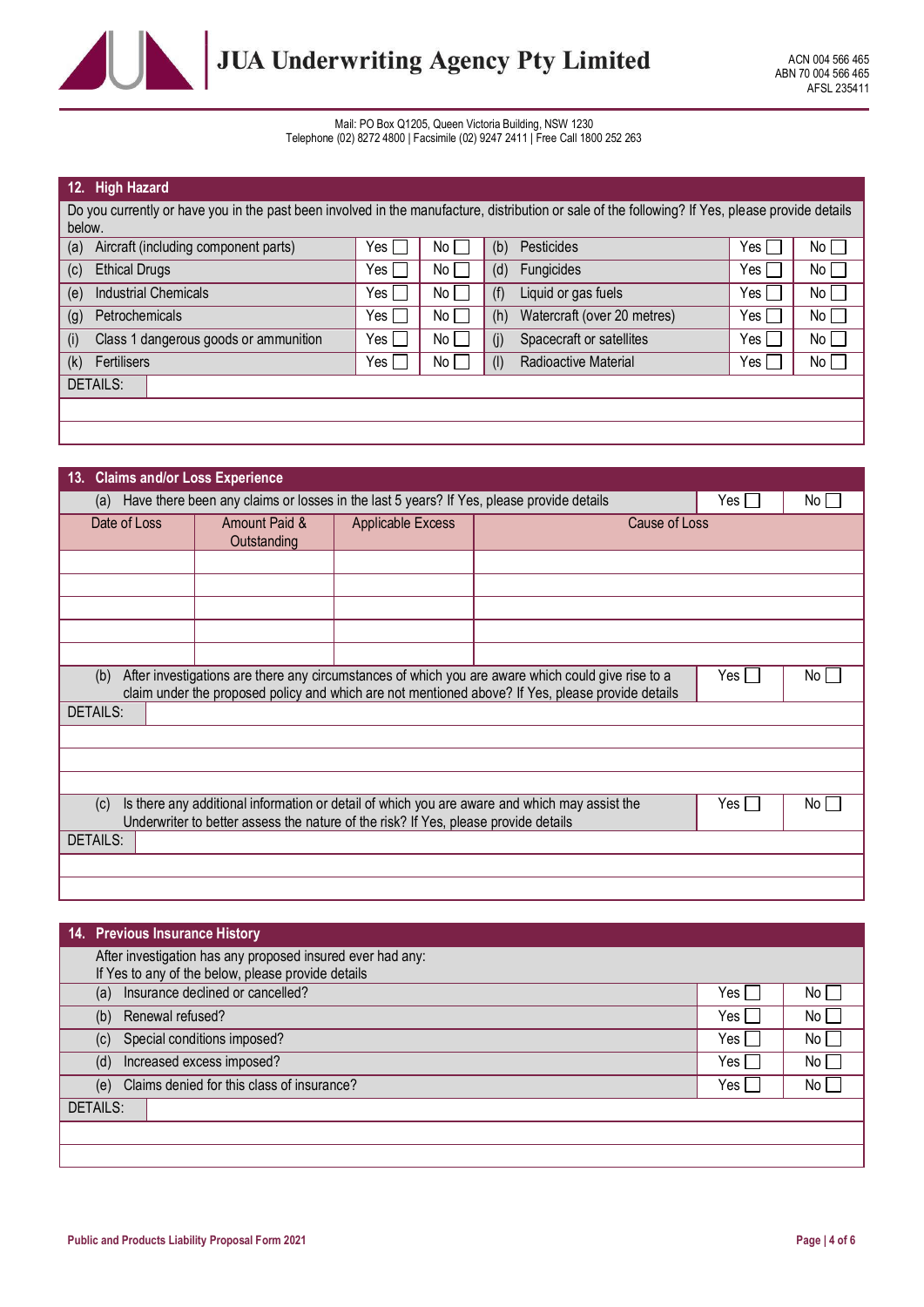

ACN 004 566 465 ABN 70 004 566 465 AFSL 235411

Mail: PO Box Q1205, Queen Victoria Building, NSW 1230 Telephone (02) 8272 4800 | Facsimile (02) 9247 2411 | Free Call 1800 252 263

ADDITIONAL INFORMATION

# IF INSUFFICIENT SPACE PLEASE ATTACH SEPARATE SHEET WITH INFORMATION